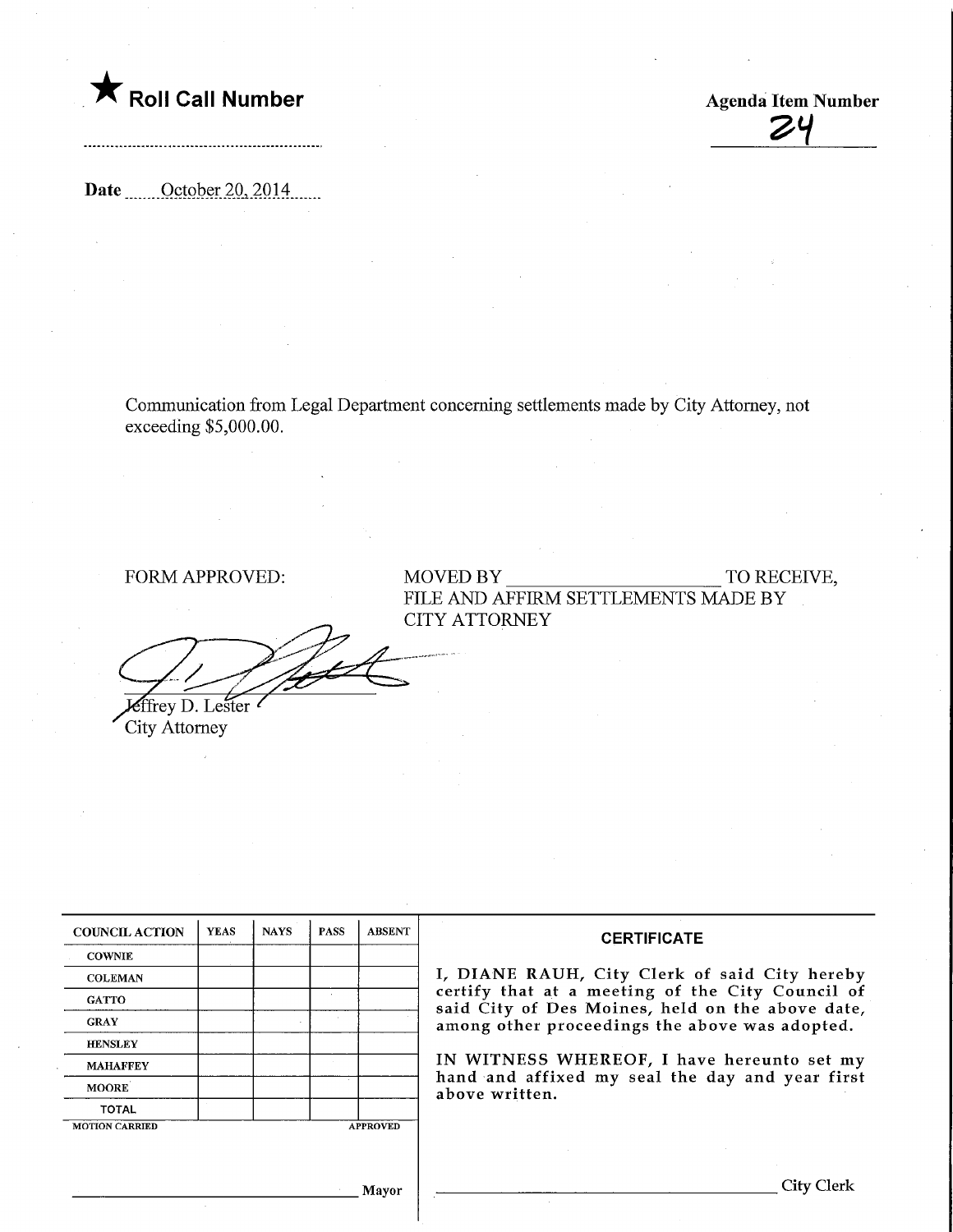CITY ATTORNEY Jeffrey D. Lester

DEPUTY CITY ATTORNEYS Lawrence R. McDowell Carol J. Moser Kathleen Vanderpool

SENIOR LITIGATORS Thomas G. Fisher Jr. Gary D. Goudelock, Jr. ASSISTANT CITY ATTORNEYS Roger K- Brown Cori Kuhn Coleman Ann M. DiDonato

David A. Ferree Glenna K. Frank Vicky L. Long Hill Katharine J. Massier Douglas P. Philiph



October 20, 2014

## HONORABLE MAYOR AND MEMBERS OF THE DES MOINES CITY COUNCIL

Re: Report to Council

Pursuant to the authority and direction of Council authorizing the City Attorney to settle claims, lawsuits and workers compensation actions for a total sum not to exceed \$5,000,1 submit to Council the following summary report of settlements made:

PAYTON DOTSON \$1,035.09 for damage to Claimant's parked vehicle caused by a City vehicle backing into it on June 2,2014.

JEFF & LINDA CORT \$1,392.35 for property damage and expense due to a blockage in the City's sewer main at 3305 Sims Drive.

STATE FARM INSURANCE \$2,542.66 for subrogation claim of Gary Sapp due to an auto accident occurring on April 6, 2014 when a Des Moines Police Officer stmck claimant's vehicle while making a U-tum.

TRAVELERS INSURANCE \$195.78 for an additional expense toward deductible for bodily injury claim of Lisa Beerbower, whose vehicle was stmck by a City snow plow on March 2, 2014 when the snow plow failed to yield at a stop sign. Claim for property damage was previously paid and Travelers was reimbursed. This additional payment is to pay for bodily injury claim, which falls within the deductible amount.

TRAVELERS INSURANCE \$2,028.53 for deductible payment concerning the property damage claim of Jeremy Betts, whose vehicle was struck by a City snow plow on January 30, 3013 when the snow plow lost control, striking another vehicle, when then struck Claimant's vehicle.

NATIONWIDE INSURANCE \$608.85 for subrogation claim of John Locke, whose vehicle was damaged as he was driving under the pedestrian overpass at Southwest 9th and Park Avenue on March 31, 2014, when a piece of the concrete fell off, breaking his windshield.

Legal Department • 400 Robert D. Ray Drive • Des Moines, IA 50309-1891 [515.283.4130 • F 515.237.1643 Litigation: T515.283.4564 • F515.237.1748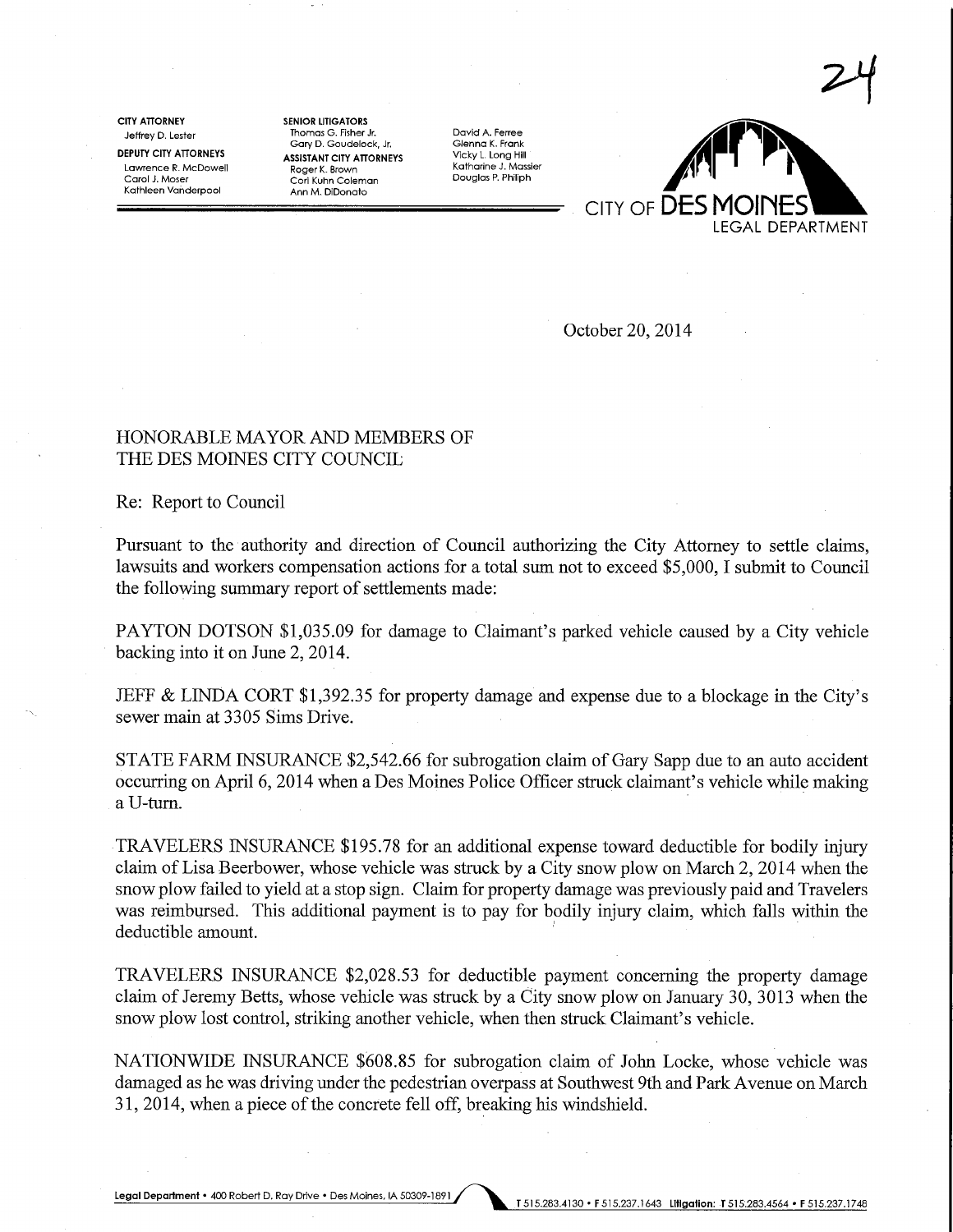DART \$400.00 for damage to a DART bus on June 3, 2014 when a gust of wind blew a pavement marking stencil out of the back of a City vehicle, striking the bus and causing damage.

JOSEPH & TERESA LASACK \$2,500.00 for payment of sewer repair bill due to a root blockage in the City's sewer line, which caused multiple backups in the Claimants' home located at 4080 S.E. 15th Court on or about June 2, 14, and 16, 2014.

RAFAEL RODRIGUEZ, c/o FRED ANDERSON OF HUDSON, MALLANEY, SHINDLER & ANDERSON, P.C. \$1,000.00 for settlement of a lawsuit arising out of a slip and fall claim which occurred at 1518 6th Avenue on or about December 12, 2010, when Claimant was walking from an apartment building and slipped and fell on a sidewalk due to a buildup of ice caused by a sump pump discharge from the apartment building which flowed through a City-owned alley and a Polk Countyowned vacant lot, and onto the sidewalk.

TRAVELERS INSURANCE \$229.14 for an additional expense toward deductible for property damage claim of Lisa Beerbower, whose vehicle was struck by a City snow plow on March 2,2014 when the snow plow failed to yield at a stop sign. Claim for property damage and personal injury were previously paid and Travelers was reimbursed. This additional payment is to pay for car rental expense, which falls within the deductible amount.

JOHNNESHA MOZEE \$2,048.88 for property damage due to an automobile collision occurring on July 21, 2014, when a Des Moines police officer backed out of a parking spot at a QuikTrip on University and MLK, and hit the passenger side of Claimant's vehicle.

THOMAS LANSING \$633.67 for auto damage at Gray's Lake on July 12, 2014, when a passenger in a Parks' vehicle opened their door and hit Claimant's vehicle, causing damage to the door.

KING DELIVERY SERVICE \$1,587.00 for damage caused by an auto accident on December 9,2013 when a Parks Department vehicle backed out of a parking lot and collided with Claimant's vehicle. This is payment of a small claims judgment after the claim was disputed and taken to court.

KATHERINE DAUGHERTY \$2,700.00 for payment of a bodily injury claim due to an auto accident occurring on July 16, 2012, when a police vehicle rear-ended Claimant Reschly's vehicle, causing it to be pushed into this Claimant's vehicle.

MARK BURNHAM \$500.00 for payment of Claimant's insurance deductible for an accident occurring on August 15, 2014, when a City garbage truck backed into Claimant's vehicle.

CAROL PROCTOR \$255.00 for damage to Claimant's windshield, as a City vehicle discharged a rock at Claimant's vehicle on August 11, 2014.

YECIKA RODRIGUEZ \$1,897.61 for property damage to Claimant's vehicle due to an accident occurring on May 8, 2014 when a City vehicle rear-ended Claimant's vehicle.